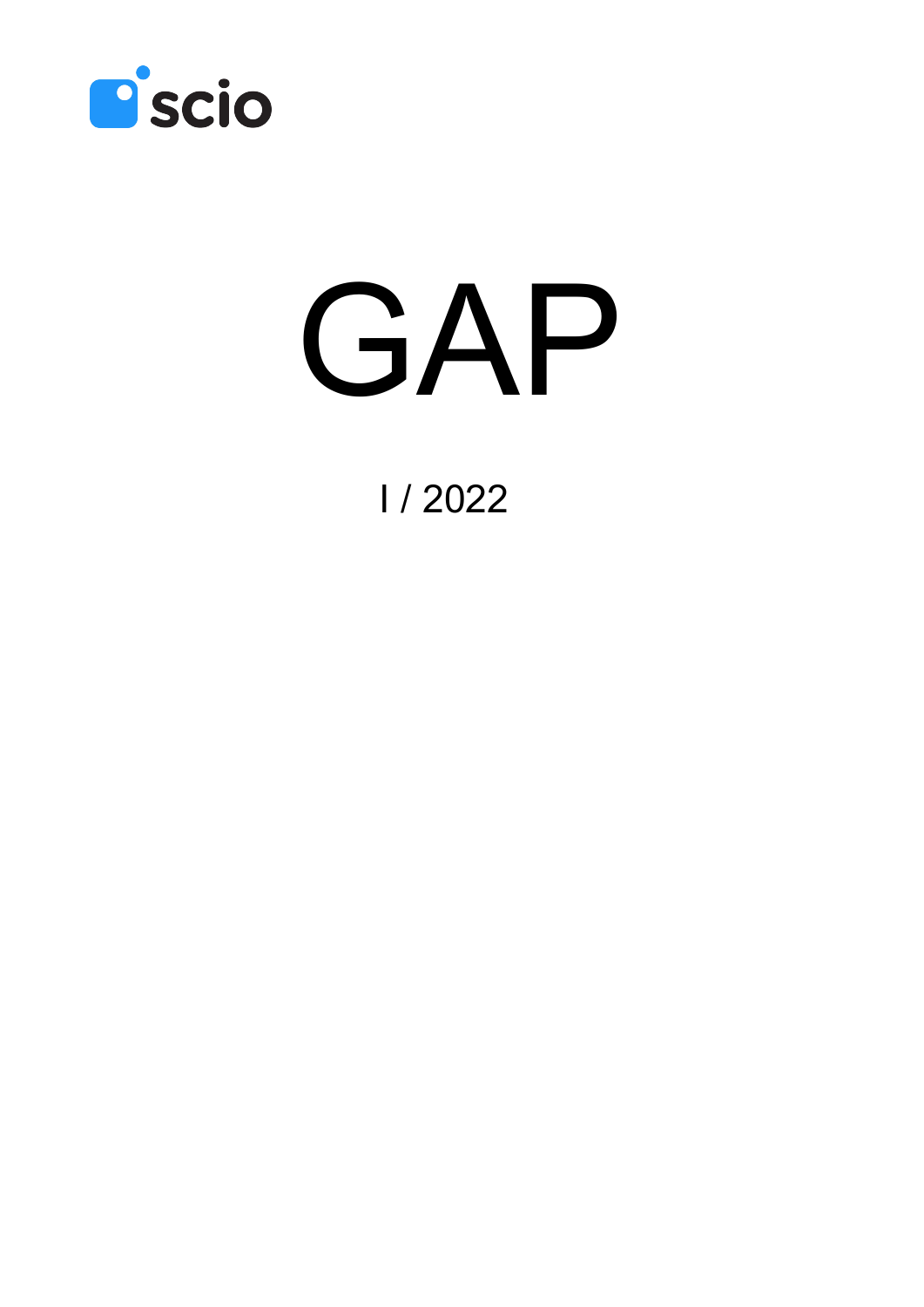There are two or three gaps in each of the following short texts, indicating that something has been omitted in the sentence. From the options provided, choose two or three words that **best** fit the meaning and the style of the text.

#### The existence of collective ceremonials is usually by sociologists to be one of the main factors that distinguish religion from magic, although the line between them is not  $\mathcal{L}=\mathcal{L}$ **(A)** required – evident **(B) considered – clear (C)** highlighted – straight **(D)** named – verified **(E)** noticed – true **2.**  As early as 1940, a regulation on waste, on the collection of recyclable waste, came into force, but regulations concerning the way of establishing and maintaining landfills were not adopted 1975. **(A)** literally – earlier in **(B)** understandably – during **(C) namely – until (D)** e.g. – since **(E)** or – easily in **3.**  At the of the 1830s, Europe was by another revolutionary wave, the impulse again from France. **(A)** century – seized – heading **(B)** edge – tortured – directed **(C) beginning – hit – coming (D)** rise – troubled – shooting **(E)** start – caused – arriving

From options **A–E**, choose the best pair of words to fill in the gaps (**in the order provided**), so that the relationship between the words to the right of the equal sign (=) is **most** like the relationship between the words to the left of the equal sign.

#### **4.**

 $LOST: = BROKEN:$ 

#### **(A) find – repair**

- **(B)** disappear fix
- **(C)** discover damage
- **(D)** hide use
- **(E)** locate throw away

#### **5.**

#### $\therefore$  GOOD = ENORMOUS :

- **(A)** improving small
- **(B)** acceptable huge
- **(C) amazing large**
- **(D)** perfect increased
- **(E)** successful tiny

# **6.**

BENEFIT :  $=$  : SUFFERING

- **(A)** money war
- **(B)** loss difficulty
- **(C)** reward relief
- **(D) disadvantage pleasure**
- **(E)** gain happiness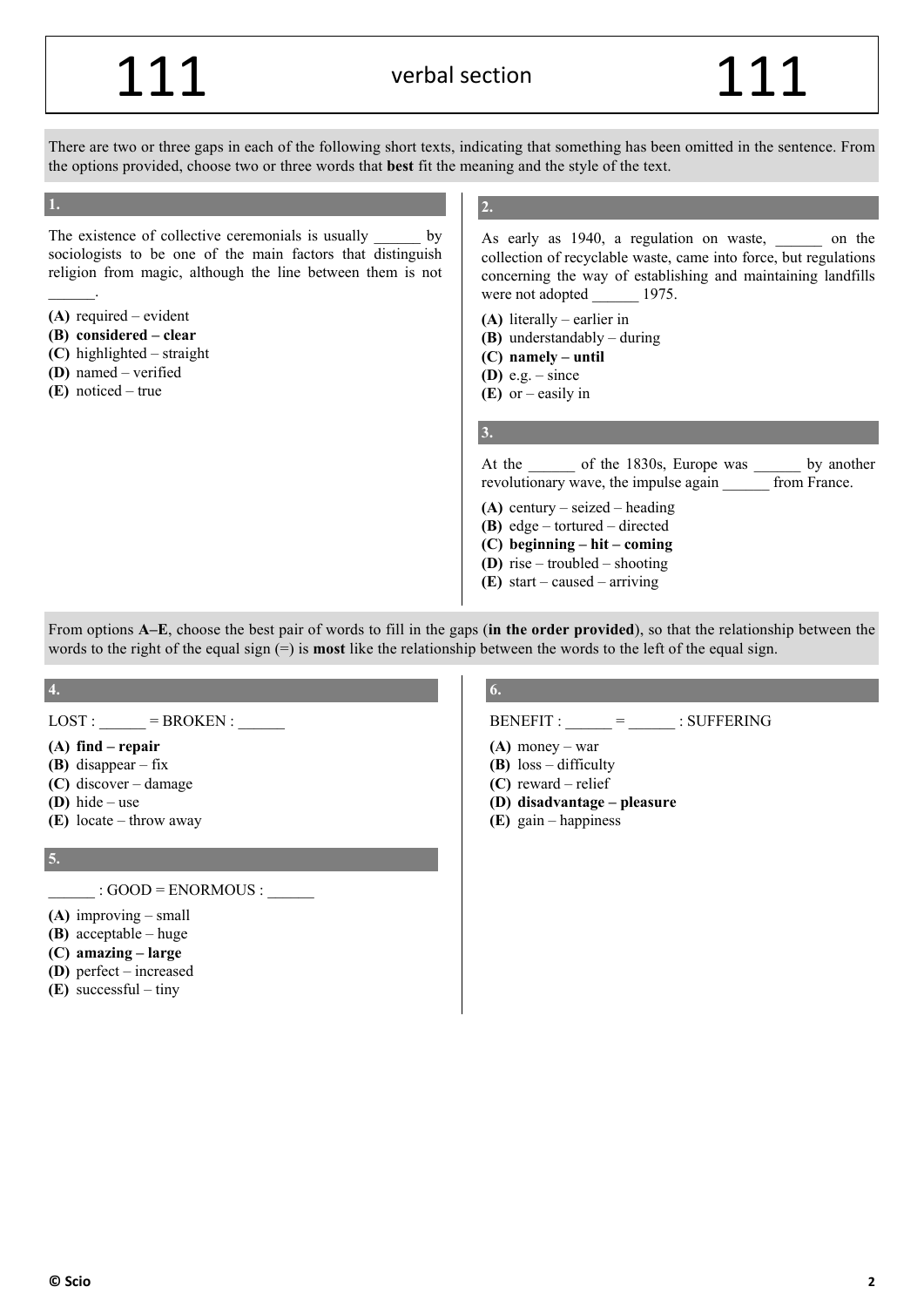In each of the following items, use options **A–E** to choose the word that is the closest to the meaning of the underlined word (**synonym**) in the context of the sentence. From options **F–J**, choose the word that is the closest to the **opposite** meaning of the underlined word (**antonym**) in the context of the sentence.

The employee owes his current position in the company to the fact he is so diligent – he always puts a lot of effort into his projects.

#### synonym

- **(A)** helpful
- **(B)** intelligent
- **(C)** ambitious
- **(D)** skilled
- **(E) hardworking**

antonym

- **(F)** selfish
- **(G) lazy**
- **(H)** useless
- **(I)** slow
- **(J)** disliked

#### **8.**

The teacher punished the defiant pupil with extra-hard mathematics homework in the hope that the pupil would finally stop doing whatever he wanted and start following the rules.

synonym

- **(A)** careless
- **(B)** silly
- **(C) rebellious**
- **(D)** loud
- **(E)** lazy

antonym

- **(F)** careful
- **(G)** uncooperative
- **(H)** honest
- **(I)** smart
- **(J) obedient**

#### **9.**

The senator was very popular, that's why she frequently appeared in the media and gave interviews on a weekly basis.

synonym

- **(A)** proudly
- **(B) often**
- **(C)** even
- **(D)** obviously
- **(E)** cheerfully

antonym

- **(F)** always
- **(G)** secretly
- **(H)** nervously
- **(I) rarely**
- **(J)** unsurely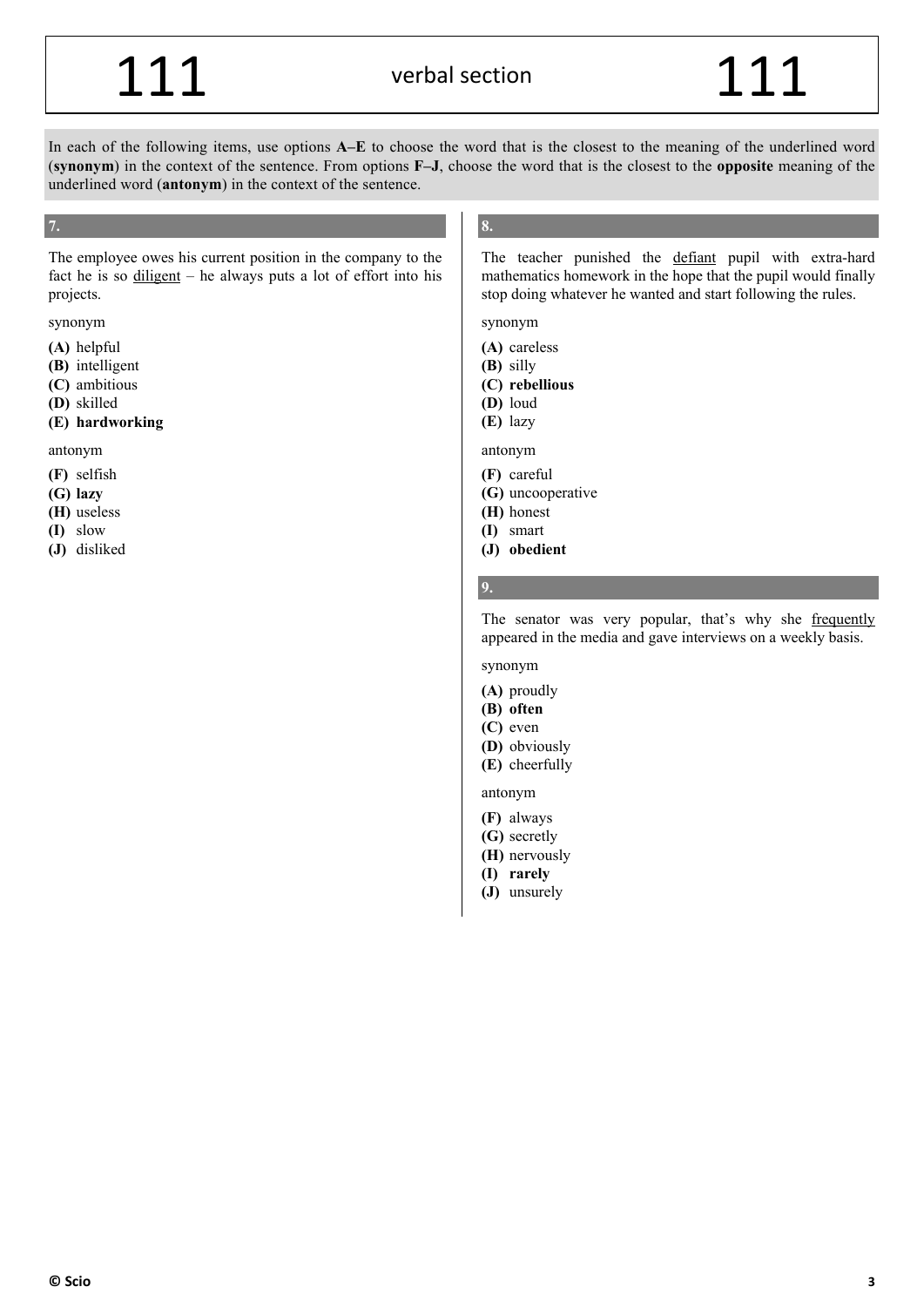Each of the following texts contains one part whose meaning **does not correspond to** with the overall meaning of the text. For each item, choose the option with the part of the text which **is not consistent with its overall meaning**.

#### **10.**

Professor Yudkin identified sugar as a major cause of obesity as early as 1972. However, he was instantly labelled as a lobbyist of the dairy industry and his work was rejected as "a mountain of nonsense". Nutritionists simply decided that fat rather than sugar was the enemy of health, and their hypothesis was anchored in official recommendations. In 1980, the US government issued the first guidelines laying down the need to reduce the amount of fat and cholesterol in the diet. But the less fat people consumed, the more obese they were. Nutritionists gradually began to admit that Professor Yudkin might have been wrong. Recently, the US government also silently admitted that sweet drinks rather than cholesterol were the real cause of obesity.

Which of the following parts of the text is **not consistent** with its overall meaning?

- **(A)** However, he was instantly labelled as a lobbyist of the dairy industry and his work was rejected as "a mountain of nonsense".
- **(B)** Nutritionists simply decided that fat rather than sugar was the enemy of health, and their hypothesis was anchored in official recommendations.
- **(C)** But the less fat people consumed, the more obese they were.
- **(D) Nutritionists gradually began to admit that Professor Yudkin might have been wrong.**
- **(E)** Recently, the US government also silently admitted that sweet drinks rather than cholesterol were the real cause of obesity.

#### **11.**

Living in New York brings constant challenges. You experience huge competition in everything. You subconsciously compare your abilities and your life story with others all the time. On the contrary, in Prague it is possible to be an average person while still living happily. There's no need to do anything because a lot of people around you are not exceptional at all. Yes, you can meet a famous writer both in Prague and New York. But in New York, you don't get restless, thinking he is better than you.

Which of the following parts of the text is **not consistent** with its overall meaning?

- **(A)** You experience huge competition in everything.
- **(B)** On the contrary, in Prague it is possible to be an average person while still living happily.
- **(C)** There's no need to do anything because a lot of people around you are not exceptional at all.
- **(D)** Yes, you can meet a famous writer both in Prague and New York.
- **(E) But in New York, you don't get restless, thinking he is better than you.**

#### **12.**

It is quite obvious that the institution of family has nothing to offer in the 21st century. Psychologists agree that the first human experiences are formed in our family. We grow up in it, being part of a spreading tree of human relations and learning to form a community. The fruits of our lives, the results of our work, upbringing and aspirations, are conditioned by what we have learned in our family. We find support and background in our family, celebrating the achievements and milestones of our lives.

Which of the following parts of the text is **not consistent** with its overall meaning?

#### **(A) It is quite obvious that the institution of family has nothing to offer in the 21st century.**

- **(B)** Psychologists agree that the first human experiences are formed in our family.
- **(C)** We grow up in it, being part of a spreading tree of human relations and learning to form a community.
- **(D)** The fruits of our lives, the results of our work, upbringing and aspirations, are conditioned by what we have learned in our family.
- **(E)** We find support and background in our family, celebrating the achievements and milestones of our lives.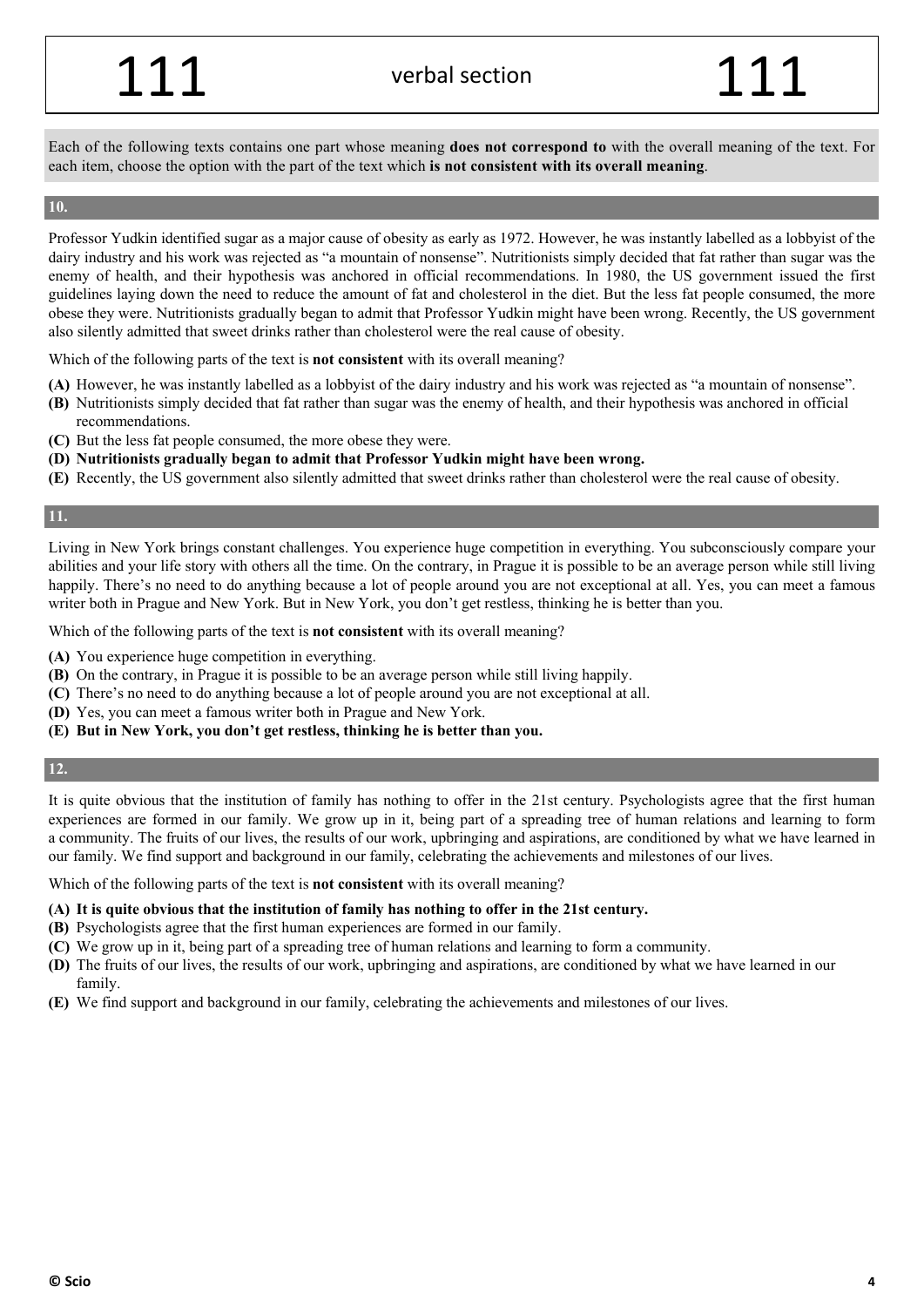#### **13.**

Socially and economically stronger parents are increasingly withdrawing their children from the public education system. That's why I think the Ministry of Education should not allow the establishment of new private schools. In fact, the Ministry's position on the issue of new private schools is neither in line with the country's long-term education plan nor with the strategic plan of regional development. It is important to realise that obstructing the establishment of private schools is pointless. It will only make that group of parents who really think about their children's education find other ways to escape from the public education system. And the people at the Ministry can be sure that these parents will find a way, because they are mostly highly educated and capable. To sum up, I believe that limiting the establishment of new private schools is a non-conceptual intervention that will not help the education system at all.

Which of the following parts of the text is **not consistent** with its overall meaning?

- **(A) That's why I think the Ministry of Education should not allow the establishment of new private schools.**
- **(B)** In fact, the Ministry's position on the issue of new private schools is neither in line with the country's long-term education plan nor with the strategic plan of regional development.
- **(C)** It is important to realise that obstructing the establishment of private schools is pointless.
- **(D)** And the people at the Ministry can be sure that these parents will find a way because they are mostly highly educated and capable.
- **(E)** To sum up, I believe that limiting the establishment of new private schools is a non-conceptual intervention that will not help the education system at all.

#### **14.**

At a conference held in 2006, the International Astronomical Union adopted the unambiguous definition of "planet", because such a definition had not existed until then. Pluto, which did not meet the new criteria for a planet with many of its characteristics, was moved to the category of dwarf planets. So was, for example, Ceres, which had been referred to as a minor planet until then. Many people took the change with a heavy heart. Americans in particular were concerned about Pluto's fate, perhaps because it was the only planet in the Solar System that was not first observed and described in detail by Europeans, but by their own astronomers from ground observatories in the USA. Even a Disney cartoon character was named after it. Pluto cannot be observed from Earth, and no parameters of its body are known. Yet it is still a sort of national hero from the ranks of celestial bodies in the USA.

Which of the following parts of the text is **not consistent** with its overall meaning?

- **(A)** Pluto, which did not meet the new criteria for a planet with many of its characteristics, was moved to the category of dwarf planets.
- **(B)** So was, for example, Ceres, which had been referred to as a minor planet until then.
- **(C)** Americans in particular were concerned about Pluto's fate, perhaps because it was the only planet in the Solar System that was not first observed and described in detail by Europeans, but by their own astronomers from ground observatories in the USA.
- **(D) Pluto cannot be observed from Earth, and no parameters of its body are known.**
- **(E)** Yet it is still a sort of national hero from the ranks of celestial bodies in the USA.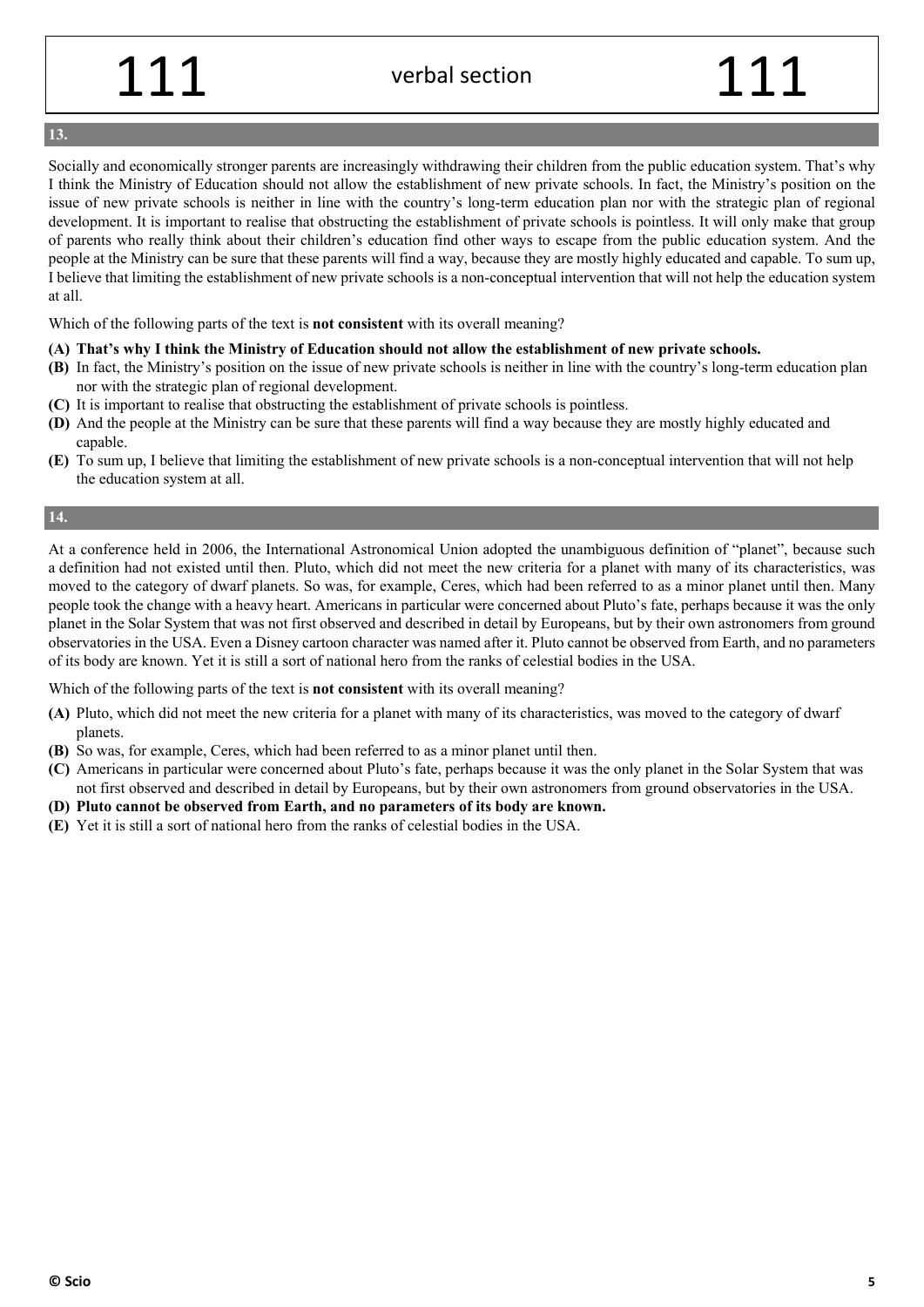Answer all the following questions using **only** the information given in or implied by the text.

#### **15.**

The Thirty Years' War brought Sweden for the first and last time among the European powers. Based on the Peace of Westphalia, which ended that war, Sweden acquired a territory in the Holy Roman Empire, which, in addition to participating in the Imperial Diet, meant the opportunity to intervene in imperial politics in the long term. The Swedish rulers became imperial princes. However, their indiscretion and exaggerated desire for power in Eastern Europe, whether in terms of influence in weaker Poland or encounter with Russia, ultimately cost the Nordic monarchy its position and a large part of its territory.

Which of the following statements can be inferred from the text with certainty?

- **(A)** The Swedish territory grew smaller as a result of the Peace of Westphalia.
- **(B)** The countries possessing territories in the Holy Roman Empire couldn't participate in the Imperial Diet.
- **(C) Sweden failed to maintain the power positions acquired after the Peace of Westphalia.**
- **(D)** Russia was the first country that was able to defeat the Swedish troops.
- **(E)** Sweden was the most successful country in the Thirty Years' War.

#### **16.**

The Office for Standards in Education, Children's Services and Skills (Ofsted) is under increasing pressure to prove that the results of school inspections are impartial and objective. Unofficially, it is believed that the results of inspections largely depend on the specific inspector coming to the school. Critics of Ofsted say that every tenth inspection visit is estimated to be not fully objective. According to the proposal of the teachers' unions, schools should always be visited by two inspectors independent of each other, and the degree of their consensus should be examined.

Which of the following statements can be inferred from the text with certainty?

- **(A)** It is impossible to ensure the objectivity of school inspections.
- **(B)** Teachers' unions in the UK have long wanted to abolish school inspections altogether.
- **(C) According to some views, the results of school inspections may be affected by specific inspectors.**
- **(D)** If inspectors make an inspection visit in pairs, their evaluation of a school tends to be less favourable.
- **(E)** Teachers' unions want teachers to become inspectors.

#### **17.**

In his study, Tomás Faragó focused on the human ability to distinguish the emotions of dogs based on their barking. He wondered if, using an audio recording, we could tell when it is a manifestation of joy and when it is an expression of the feeling of threat. The results of the research showed that 63% of the participants interpreted the dog reactions correctly. Women were more successful than men in recognising the manifestations of both types of recorded emotions, with 65% of them succeeding.

Which of the following statements can be inferred from the text with certainty?

- **(A) Dogs bark not only when they feel threatened, but also when they are happy.**
- **(B)** The male participants understood the meaning of dog barking only in a minority of cases.
- **(C)** Dogs bark because they try to imitate human emotions.
- **(D)** The research participants correctly identified 63% of the recordings of barking.
- **(E)** Tomás Faragó discovered that dog barking differs in the moment of joy and threat.

#### **18.**

The Classicist Laudon Pavilion in Veltrusy was inspired by a similar building in Prior Park in Bath, England, from the first half of the 18th century. Two column portals with triangular gables rise from the rectangular floor plan of the Laudon Pavilion, framing the high opposite entrances that can be accessed by stairs on both sides.

Which of the following statements can be inferred from the text with certainty?

- I. The Laudon Pavilion in Veltrusy was built in the first half of the 18th century.
- II. The Laudon Pavilion can be accessed by stairs from at least two sides.
- III. The Laudon Pavilion is a Classicist building.
- **(A)** only II
- **(B)** only III
- **(C)** only I and III
- **(D) only II and III**
- **(E)** all three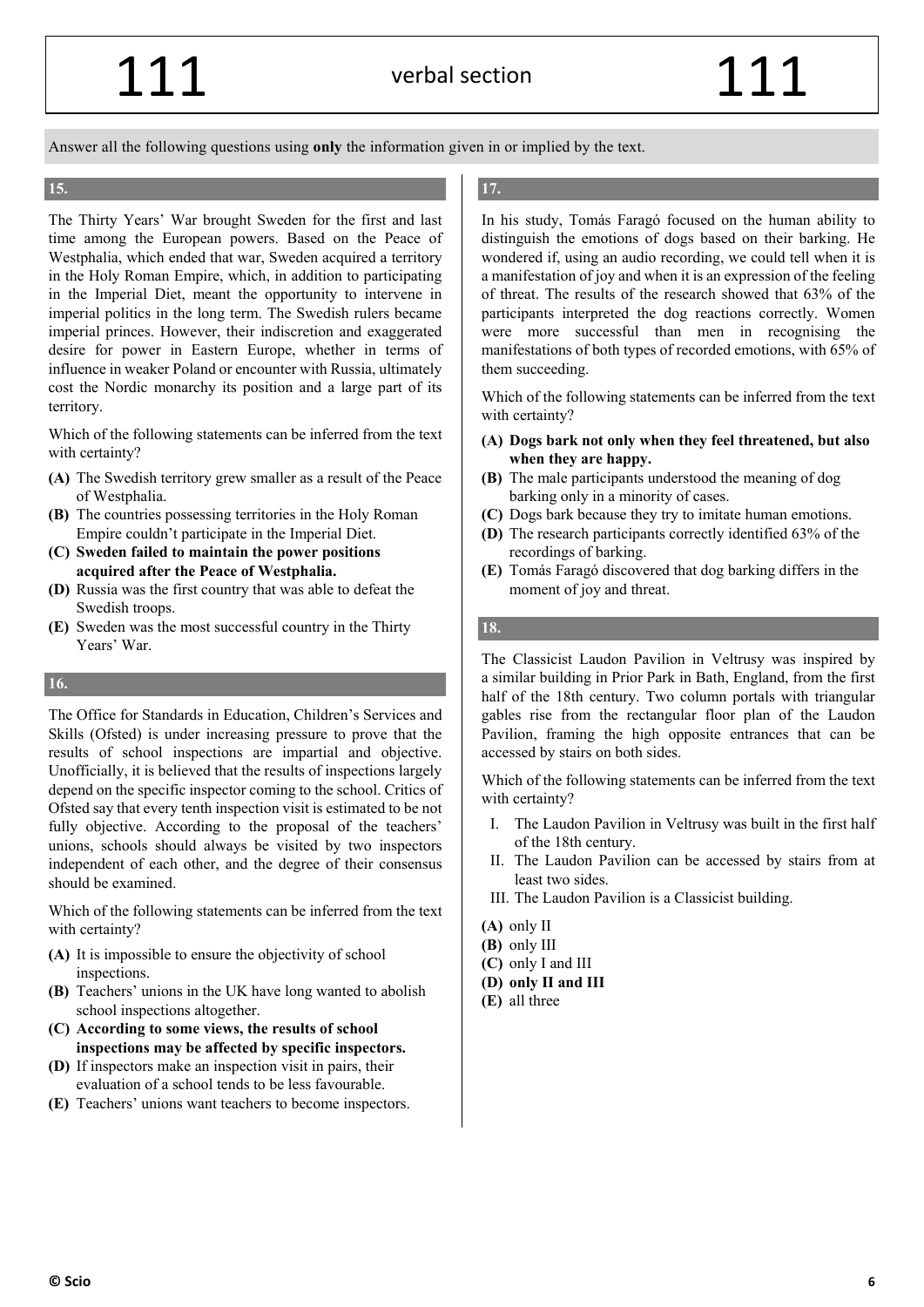**19.** 

Every supernova, i.e. an explosion that occurs at the end of a massive star's life, is absolutely wonderful, shaking a huge part of the universe. Some supernovae, however, are remarkable for their power and radiance. These are called hypernovae and are formed by the collapse at the end of the life cycle of exceptionally massive stars. In a hypernova, the star's core collapses directly into a newly emerging black hole, with two extremely energetic streams of plasma that nearly reach light speed being ejected from the poles of its rotation. These jets emit intense gamma radiation, and it is speculated that they cause what is called gamma-ray bursts. Explosions from the hypernova category are much more energetic, at least a hundred times brighter and about a thousand times rarer than normal supernovae. It is estimated that in our galaxy an explosion of hypernova size occurs every 200 million years.

Which of the following statements can be inferred from the text with certainty?

- **(A)** Every star ends its life with an explosion, but only some of these explosions are called hypernovae.
- **(B)** In our galaxy, another hypernova explosion should not occur earlier than in 200 million years.
- **(C)** Only one star out of a thousand collapses in an explosion referred to as supernova.
- **(D) The collapse of some stars may be associated with the formation of black holes.**
- **(E)** It has been proven that there is a gamma-ray burst every time a massive star collapses.

### **20.**

According to PISA surveys, children being educated in OECD countries spend an average of 44 hours a week learning, which is equivalent to 55% of their available time (i.e. after deduction of weekends and eight hours of sleep per day). In some non-OECD countries, children learn much longer; for example, in the United Arab Emirates it is at least 65% of their available time, while in some OECD countries (for example, in Finland or Germany) children learn less than half of their available time. Most of the difference is due to learning outside school, homework and private lessons. In the Emirates, children spend only two hours more at school than their Finnish peers, but outside school it is 17 hours more spent on learning per week. However, there is not always a direct correlation between the time children spend learning and the results they achieve. This is evidenced by the results in international PISA tests.

Which of the following statements can be inferred from the text with certainty?

- **(A)** Children in the United Arab Emirates do not have enough time to sleep and pursue their hobbies.
- **(B) On average, children in Finland spend fewer than 44 hours per week learning.**
- **(C)** PISA focuses exclusively on research into education in OECD countries.
- **(D)** Children in Germany are more clever than children in the United Arab Emirates.
- **(E)** The results of international PISA tests are questionable.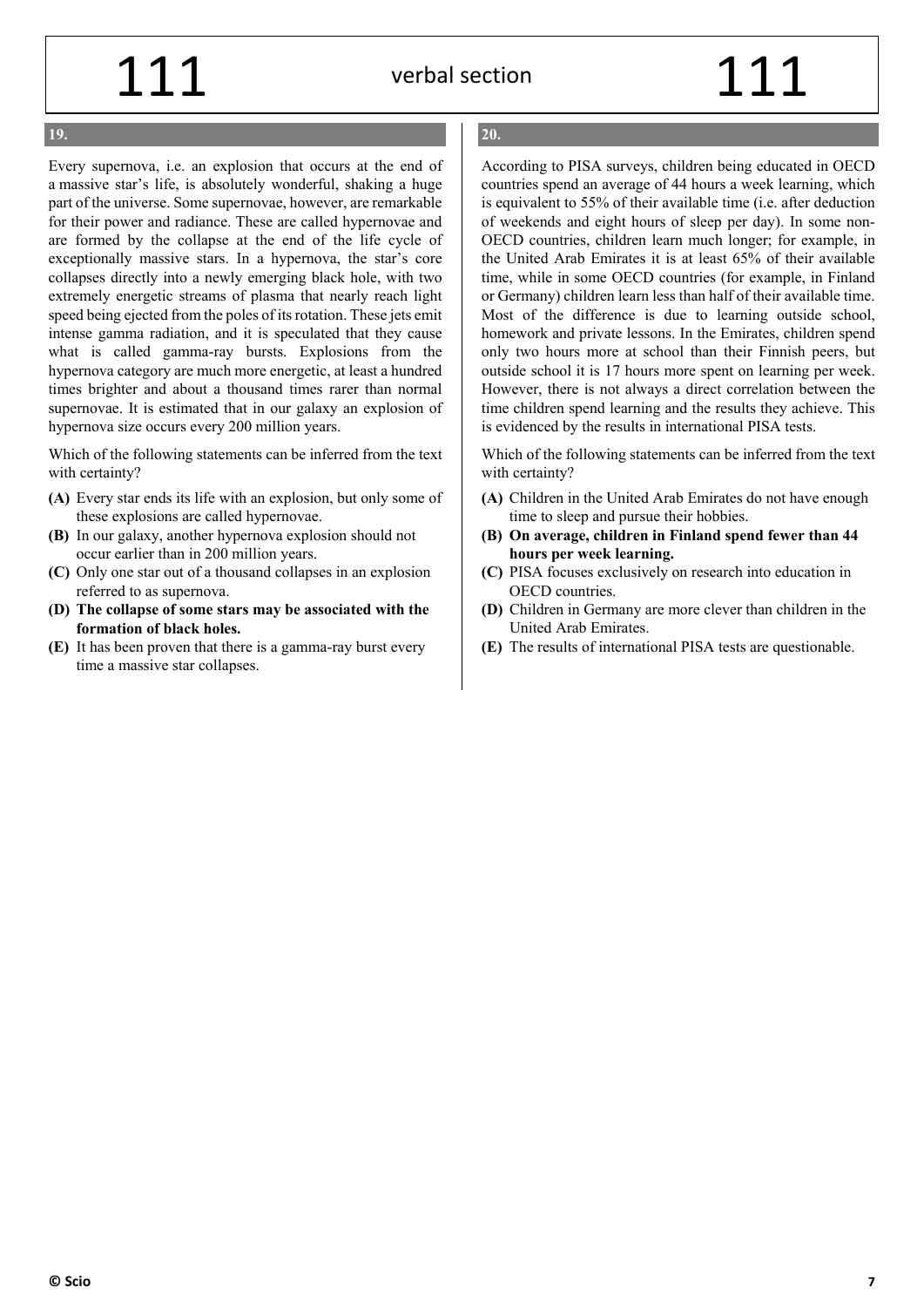Read the text and then choose the **best** answer to each question. Answer all questions using **only** the information given in or implied by the text.

### **QUESTIONS 21–26**

#### Sleep-deprived people may be more prone to false confessions

While the amount of sleep a person truly needs remains up for debate, the effects of not getting enough, both on the mind and the body, are clear to see. Sleep deprivation has been linked to a variety of conditions, including obesity, diabetes and depression. On top of that, a startling new study has shown that people who have been deprived of sleep are much more likely to sign a false confession than those who have had an undisturbed night of rest.

The study has obvious and perhaps worrying implications for police interrogation of crime suspects. In addition, it helps paint a more comprehensive picture of sleep deprivation's effects on brain function. "A number of studies have consistently found that there are dramatic changes in the brain with sleep deprivation," lead researcher Kimberly Fenn told IFLScience. "One of the strongest effects is a reduction in the activity of the frontal lobes, which are important for decision making."

False confessions – an innocent person admitting guilt – are a serious and complex subject. With interrogations often occurring during sleep hours, studies examining the effects this could be having on suspects are justified. For this particular study, Fenn and her colleagues recruited 88 volunteers and had them complete computer-based tasks during three laboratory sessions, spread over a week. Participants were monitored and repeatedly told not to press the escape button on the keyboard as that would cause them to lose all of their data. On the last night, half the participants slept for eight hours in lab bedrooms while the others were kept awake. "In the real world it's rare that people stay awake for a full night. However, it's common for people to get insufficient sleep over multiple nights. The important thing is that pretty much every physiological and cognitive effect seen after one night of sleep deprivation is also seen after a couple of nights of sleep restriction." Before participants were allowed to leave at the end of the study, they were given a form that summarized their activities and falsely accused them of hitting the escape key, which they were asked to confirm for accuracy and sign. Surprisingly, while only 18 percent of the well-rested participants signed the false allegation, it was signed by half of those who had been deprived of sleep the night before. When asked a second time, the figures bumped up to 39 and 68 percent, respectively.

Whether or not this study will have an impact on the criminal justice system remains to be seen. Nevertheless, in light of the findings, the authors recommend that assessments of sleepiness should be made before interrogations.

*(http://www.iflscience.com/brain/sleep-deprived-people-may-be-more-prone-false-confessions)* 

#### **21.**

According to the text, which of the following has not yet been determined?

- **(A)** whether sleep deprivation affects the body
- **(B) how many hours of sleep people need**
- **(C)** how many people suffer from sleep deprivation
- **(D)** what may disturb a good night's rest
- **(E)** whether there is a link between sleep deprivation and false confessions

#### **22.**

When asked a second time, what percentage of the participants who were sleep deprived confirmed they had pressed the escape key in the course of the study?

- **(A)** 18 percent
- **(B)** 32 percent
- **(C)** 39 percent
- **(D)** 50 percent
- **(E) 68 percent**

#### **23.**

What do the authors of the study suggest?

- **(A) That interrogations should be preceded by an evaluation of sleepiness.**
- **(B)** That crime suspects should never be interrogated at night.
- **(C)** That most people sent to prison are in fact innocent.
- **(D)** That crime suspects should always take a nap before being interrogated.
- **(E)** That a reform of the criminal justice system is inevitable.

#### **24.**

Which two of the following statements about Fenn's study are true?

- I. The participants were warned more than once against pressing the escape key.
- II. The whole study took two weeks.
- III. The participants didn't get enough sleep for several nights in a row.
- IV. The accusation which the participants faced at the end of the study was unfounded.
- **(A)** I and II
- **(B)** I and III
- **(C) I and IV**
- **(D)** II and III
- **(E)** III and IV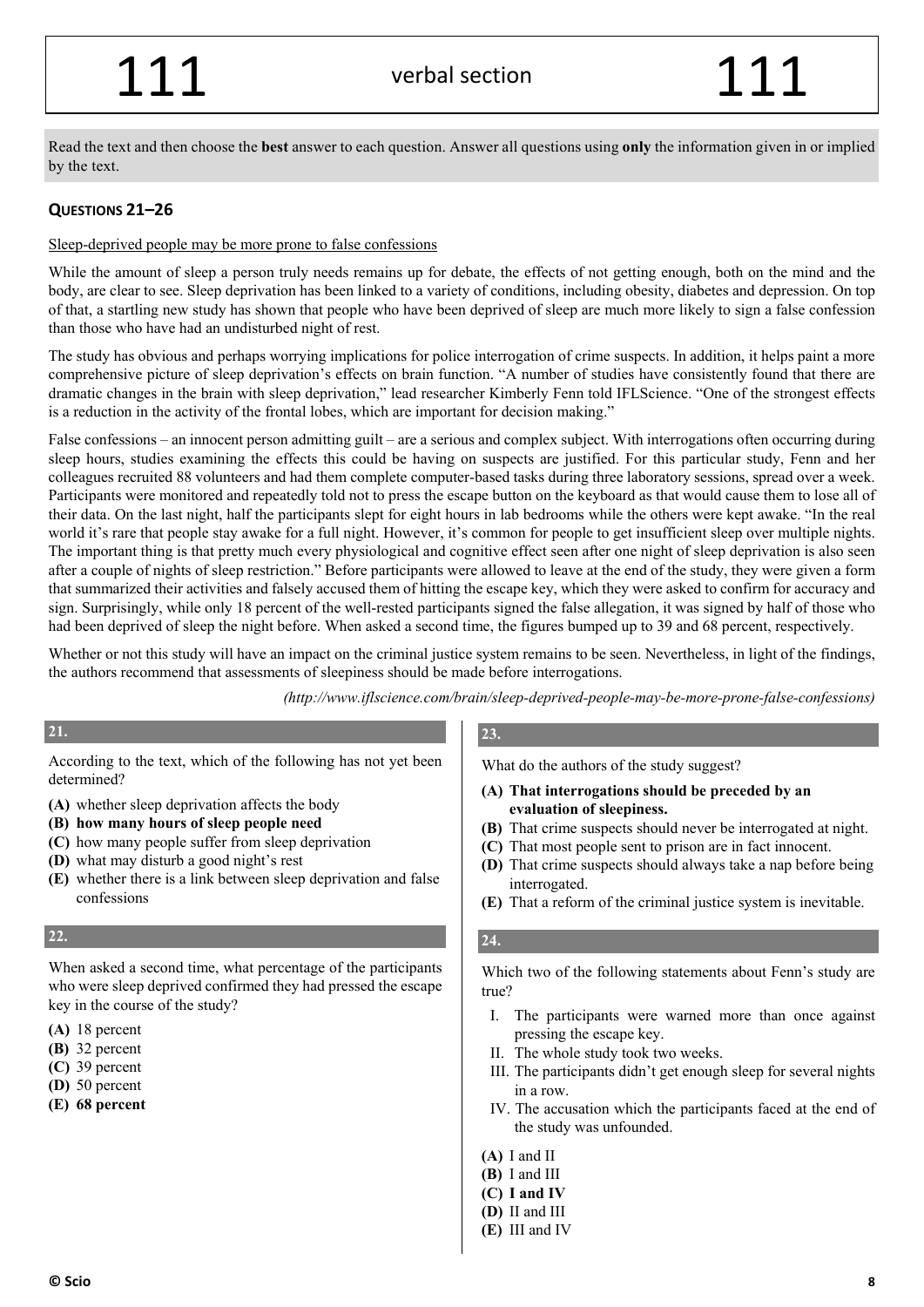#### **25.**

Which of the following statements best summarizes the main purpose of Fenn's study?

- **(A)** The study tried to show that getting insufficient sleep for several nights has the same effects as staying awake for one full night.
- **(B)** The study tried to determine the effects of sleep deprivation on the performance in computer-based tasks testing cognitive skills.
- **(C)** The study tried to prove that sleep deprivation affects the activity in the frontal lobe and the ability to make decisions.
- **(D) The study tried to determine whether the likelihood of a false confession is related to the amount of sleep a person gets.**
- **(E)** The study tried to show that most innocent people who are interrogated by the police are severely sleep deprived.

### **26.**

Which two of the following consequences of sleep deprivation are mentioned in the text?

- I. Sleep deprivation lessens the risk of serious health problems, such as high blood pressure or stroke.
- II. Sleep deprivation affects the area in the brain which plays a vital role in decision making.
- III. Sleep deprivation affects the probability of a person being accused of a crime.
- IV. Sleep deprivation makes people more prone to confess to acts which they have not in fact committed.
- **(A)** I and II
- **(B)** I and IV
- **(C)** II and III
- **(D) II and IV**
- **(E)** III and IV

# **STOP – END OF SECTION 1**

If you have finished before time is called, you may check your work on this section only. You may not start working on the following section!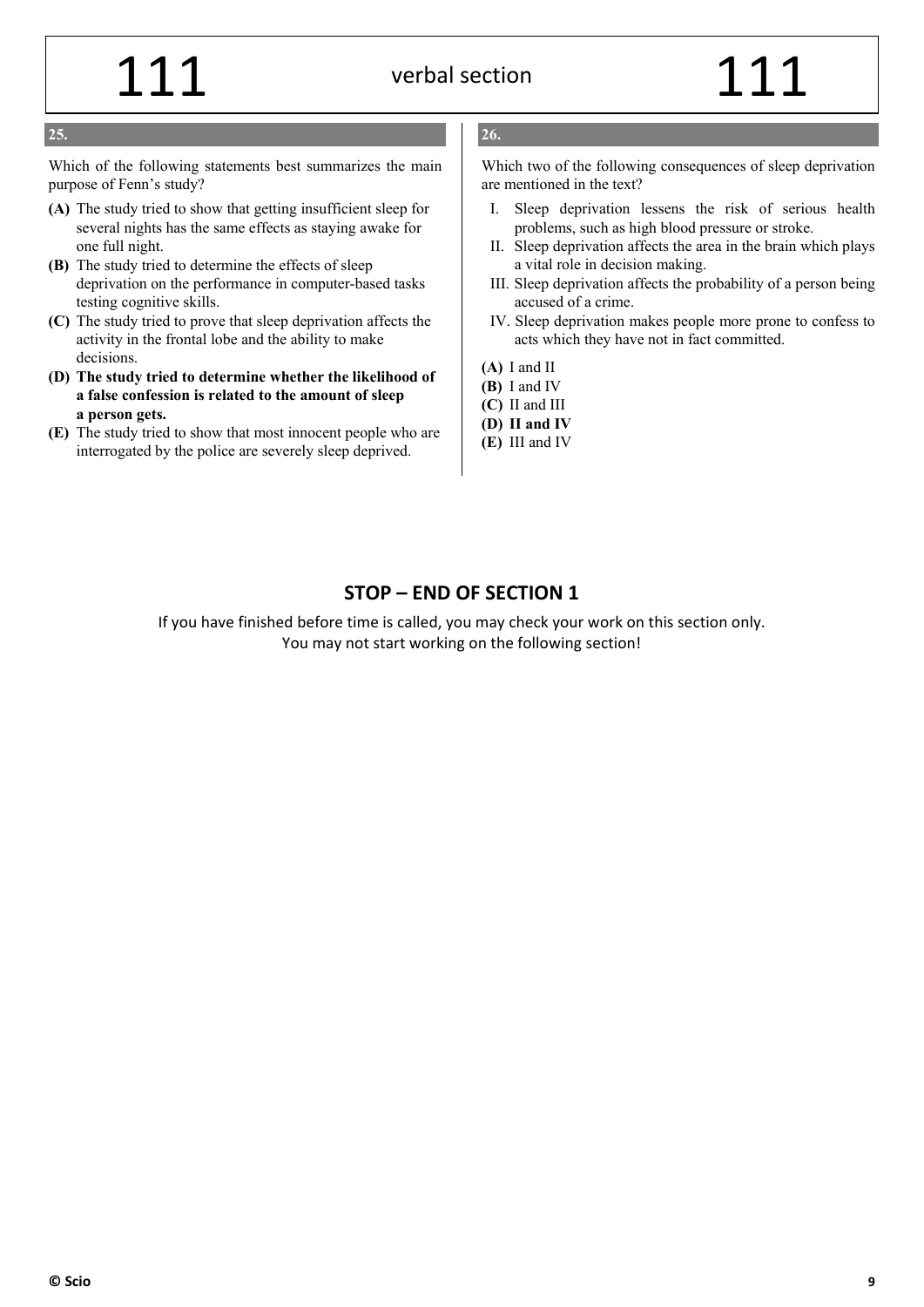The use of a calculator is not permitted! Unless indicated otherwise, all numbers used are real numbers based on the decimal system. All lines that appear straight should be considered to be straight lines. The number placed next to a part of a geometric shape indicates the size of that part. **No assumptions should be made about the size of any unmarked parts of the shapes.** Solve the geometry problems using mathematical knowledge, not estimation or measurement from the figure. If any question contains a variable, all its possible values must be considered for the solution.

## **QUESTIONS 27–29**

The line graph shows the total numbers of fish in the pond in 1990–1994, each year as of 30 June. The pie chart shows the species composition of the fish in the pond, which was identical for all the presented years.

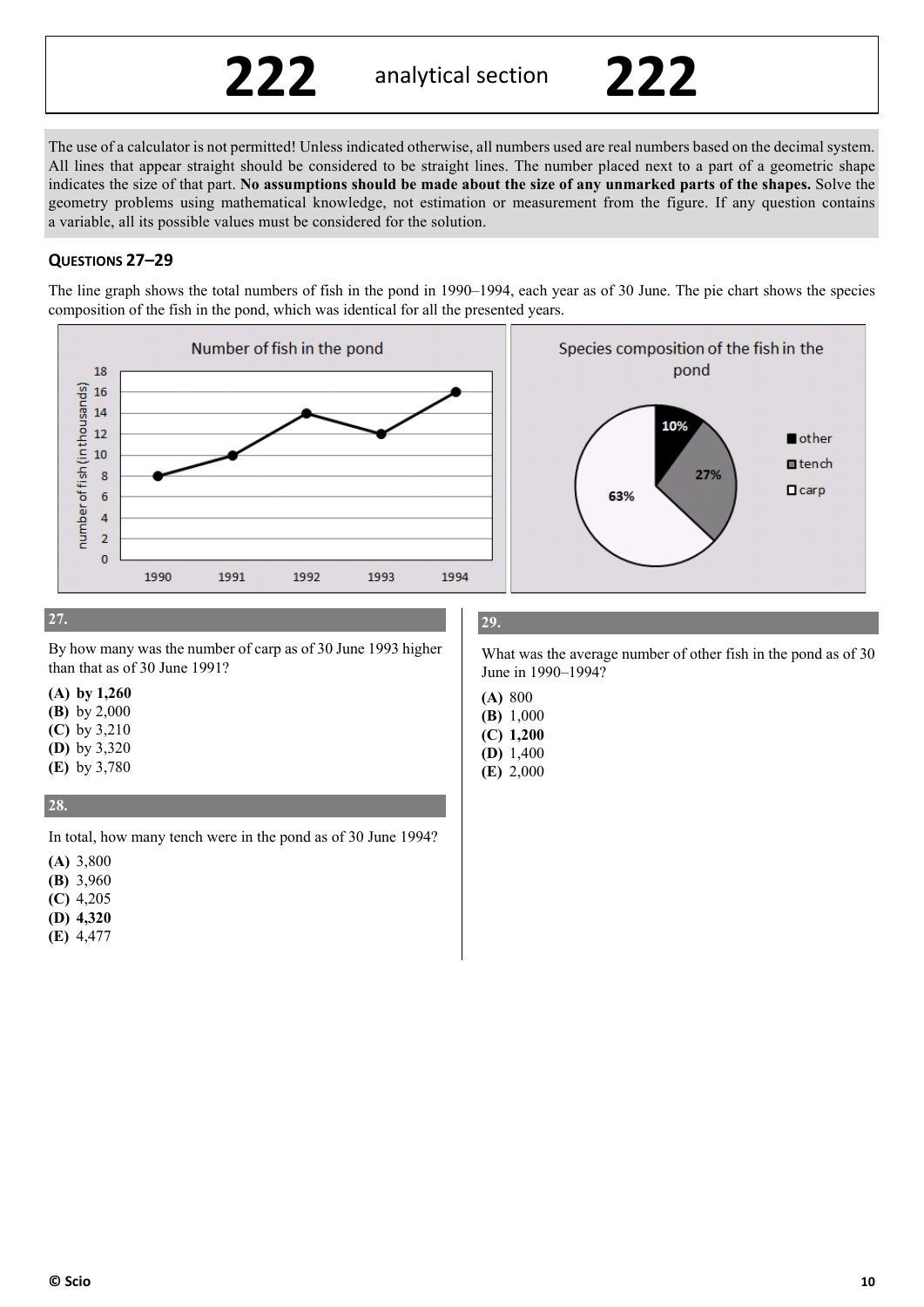### **QUESTIONS 30–32**

Mr Smith owns a stall where he sells five types of fruit. The table shows the sales price for 1 kilogram for each type of fruit (in CZK – Czech crowns), the number of kilograms of fruit he sold on Monday, and the number of kilograms of fruit that went bad on Monday, so Mr Smith had to throw it away instead.

|                | Price for $1 \text{ kg (in CZK)}$ | Amount of fruit sold (in kg) | Amount of fruit that went bad (in kg) |
|----------------|-----------------------------------|------------------------------|---------------------------------------|
| Apples         | 20                                | 50                           |                                       |
| Oranges        | 30                                | 40                           | b                                     |
| Plums          | 20                                | 50                           |                                       |
| <b>Bananas</b> | 35                                | 60                           |                                       |
| Pears          | 25                                | 40                           |                                       |

#### **30.**

How much could Mr Smith have made on all the fruit that went bad on Monday if he had sold it at the sales prices indicated in the table?

**(A)** CZK 12

**(B)** CZK 100

- **(C)** CZK 240
- **(D)** CZK 325
- **(E) CZK 345**

#### **31.**

Altogether, how many kilograms of fruit did Mr Smith sell on Monday?

**(A)** 12 kg

- **(B)** 110 kg
- **(C)** 233 kg
- **(D) 240 kg**
- **(E)** 252 kg

#### **32.**

On which type of fruit did Mr Smith make the most money on Monday?

- **(A)** on apples
- **(B)** on oranges
- **(C)** on plums
- **(D) on bananas**
- **(E)** on pears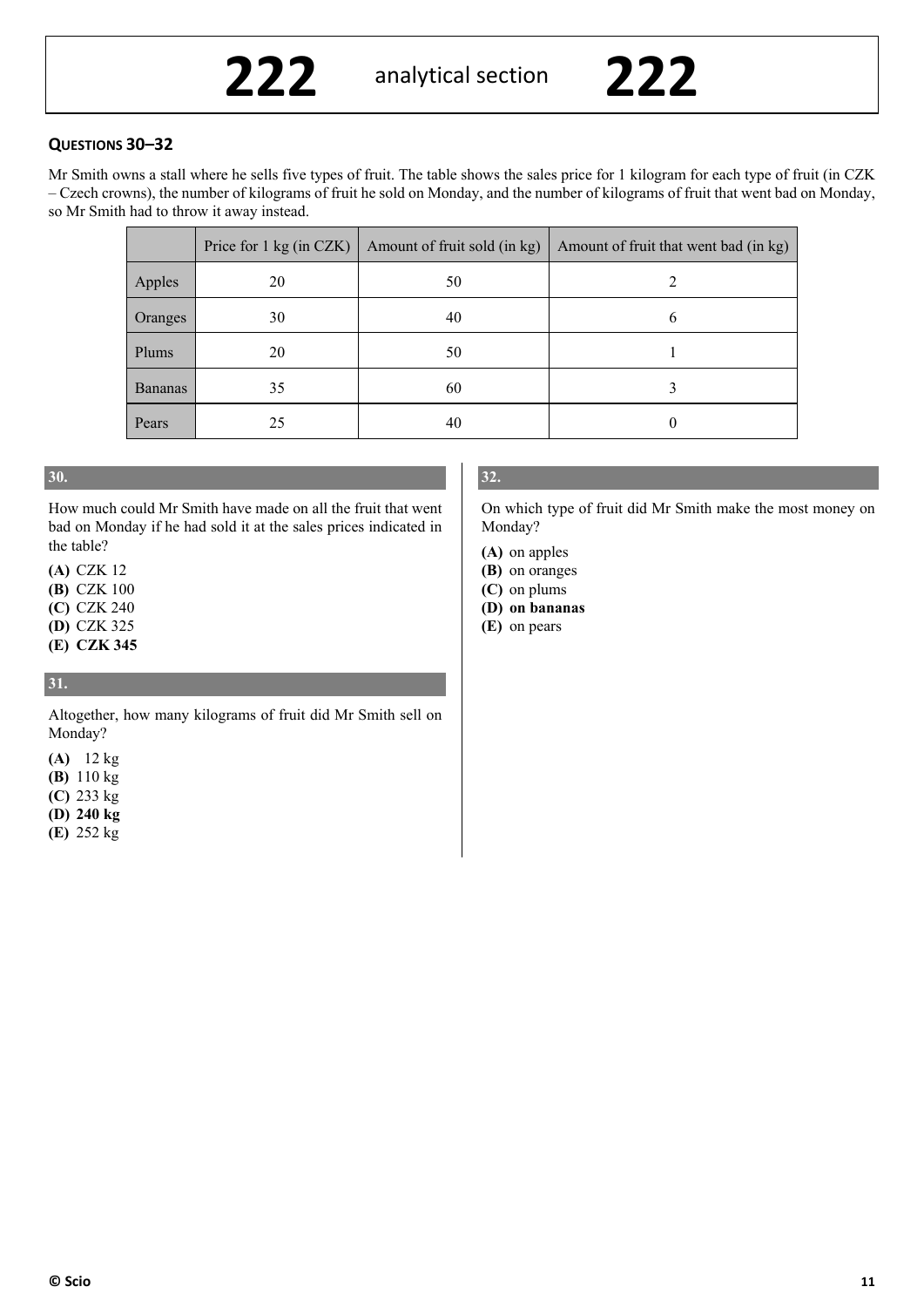In the following items, compare the values of the expressions on the left and on the right and choose answer **(A)** if the value on the left is greater,

**(B)** if the value on the right is greater,

**(C)** if the values are equal,

**(D)** if it cannot be determined which value is greater (i.e. it cannot be unequivocally decided if the value on the left is greater than the value on the right, smaller than the value on the right or the same as the value on the right).

**36.** 

**222** analytical section **222**

Information regarding one or both expressions is given above the expressions.

# **33.**

#### **left right**

Lea has the same number of stamps as Eve and Irene together. Irene has twice as many stamps as Eve.

| half of the number of stamps | number of stamps that Eve |
|------------------------------|---------------------------|
| that Lea has                 | has l                     |

#### **(A) The value on the left is greater than the value on the right.**

- **(B)** The value on the right is greater than the value on the left.
- **(C)** The value on the right is the same as the value on the left.
- **(D)** It cannot be determined which value is greater.

#### **34.**

The value of 30 thalers is equal to the value of 4,000 yen. The value of 3,000 yen is equal to the value of 20 kuna.

#### **(A) The value on the left is greater than the value on the right.**

- **(B)** The value on the right is greater than the value on the left.
- **(C)** The value on the right is the same as the value on the left.
- **(D)** It cannot be determined which value is greater.

#### **35. Based on the decision of the IEC, the task was removed.**

| $\sim$<br>. .<br>$\bullet$ |  |
|----------------------------|--|
|                            |  |

- **(A)** The value on the left is greater than the value on the right.
- **(B)** The value on the right is greater than the value on the left.
- **(C) The value on the right is the same as the value on the left.**
- **(D)** It cannot be determined which value is greater.

# **left right**

Paula is three times older than Monica. In ten years, Paula will only be twice as old as Monica.

| Paula's age ten years ago | 30 years |
|---------------------------|----------|
|                           |          |

**(A)** The value on the left is greater than the value on the right.

- **(B) The value on the right is greater than the value on the left.**
- **(C)** The value on the right is the same as the value on the left.
- **(D)** It cannot be determined which value is greater.

#### **37.**

#### Number *m* is positive.

| one seventh of 30 % of $m$ | one third of 70% of $m$ |
|----------------------------|-------------------------|
|                            |                         |

- **(A)** The value on the left is greater than the value on the right.
- **(B) The value on the right is greater than the value on the left.**
- **(C)** The value on the right is the same as the value on the left.
- **(D)** It cannot be determined which value is greater.

**38.** 

| $a - b = 7$ |  |
|-------------|--|
|             |  |
|             |  |

**(A)** The value on the left is greater than the value on the right.

- **(B)** The value on the right is greater than the value on the left.
- **(C)** The value on the right is the same as the value on the left.
- **(D) It cannot be determined which value is greater.**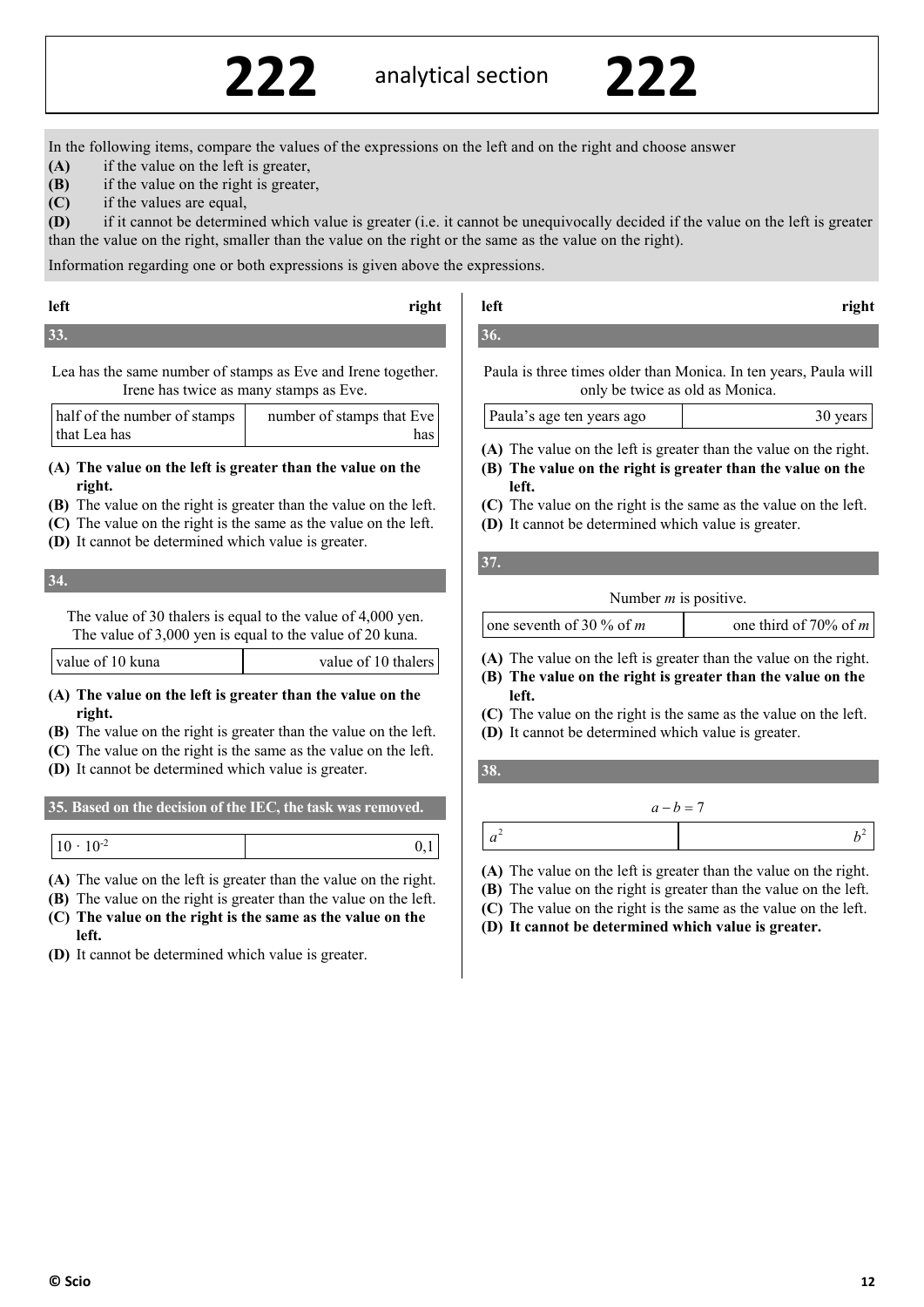#### Each of the following items consists of a question and two statements, marked as (1) and (2), which contain certain information. Some items also include introductory information. Using all this information, knowledge of mathematics and well-known facts (i.e. the number of days in July, what is meant by "from left to right", etc.), decide whether the information is **sufficient to determine an unambiguous answer** to the question asked.

#### **39.**

How many passengers are on board the aircraft?

- (1) The aircraft capacity is 160 passenger seats.
- (2) If the number of passengers on board is increased by a third, exactly three quarters of the passenger seats will be occupied.
- **(A)** Statement (1) alone is sufficient, but statement (2) alone is not sufficient.
- **(B)** Statement (2) alone is sufficient, but statement (1) alone is not sufficient.
- **(C) Both statements together are sufficient, but neither statement alone is sufficient.**
- **(D)** Either statement alone is sufficient.
- **(E)** Statements (1) and (2) together are not sufficient.

#### **40.**

The chess club has 53 members. How many of them are girls?

- (1) If each girl played exactly one chess game with each of the other girls, they would play a total of 153 games.
- (2) If one fifth of the boys left the club, there would be 10 more boys than girls.
- **(A)** Statement (1) alone is sufficient, but statement (2) alone is not sufficient.
- **(B)** Statement (2) alone is sufficient, but statement (1) alone is not sufficient.
- **(C)** Both statements together are sufficient, but neither statement alone is sufficient.
- **(D) Either statement alone is sufficient.**
- **(E)** Statements (1) and (2) together are not sufficient.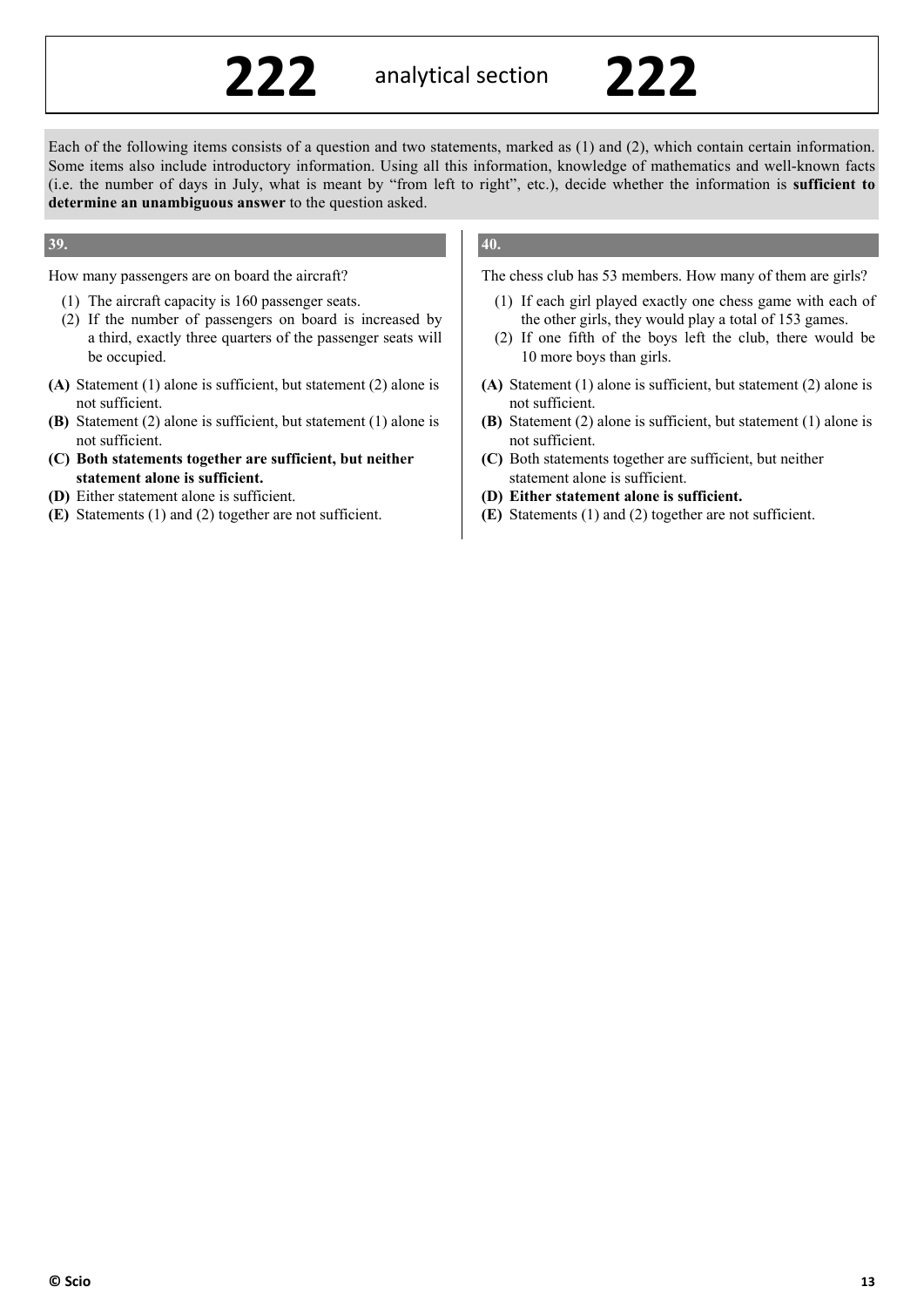# **222** analytical section **222**

#### **41.**

A bus left point A for point B, going at a constant speed of 45 kmph. Two hours later, a passenger car left point A on the same route at a constant speed of 75 kmph. The car caught up with the bus at point S, located on the route between A and B. What is the distance between point A and point S (on the route used by both vehicles)?

**(A)** 90 km

- **(B)** 150 km
- **(C)** 135 km
- **(D) 225 km**

**42.** 

Dana was doing a jigsaw puzzle consisting of 2,000 pieces of the same size. Having completed 80% of the picture, she found that she had lost 20 pieces. What percentage of the so-far uncompleted part of the picture cannot be completed because of the missing pieces?

**(A)** 1%

- **(B)** 2%
- **(C) 5%**
- **(D)** 20%

## **43.**

How many different four-digit numbers containing four of the digits 2, 3, 0, 8 and 5 are there if no digit can be repeated in any number and no number can start with zero?

**(A)** 40

**(B)** 48

**(C)** 64

**(D) 96** 

### **44.**

An exercise book is nine times more expensive than a pencil. An exercise book and a pencil cost together CZK 20. How much do two exercise books and three pencils together cost?

**(A)** CZK 36 **(B) CZK 42 (C)** CZK 45 **(D)** CZK 60

### **45.**

Together, a beaver and an otter eat two times more kilograms of food per day than a coypu. A beaver eats five times more kilograms of food per day than an otter. How much food does a coypu eat per day if altogether the three animals eat 6 kilograms of food per day?

**(A)** 1 kg **(B) 2 kg (C)** 3 kg **(D)** 4 kg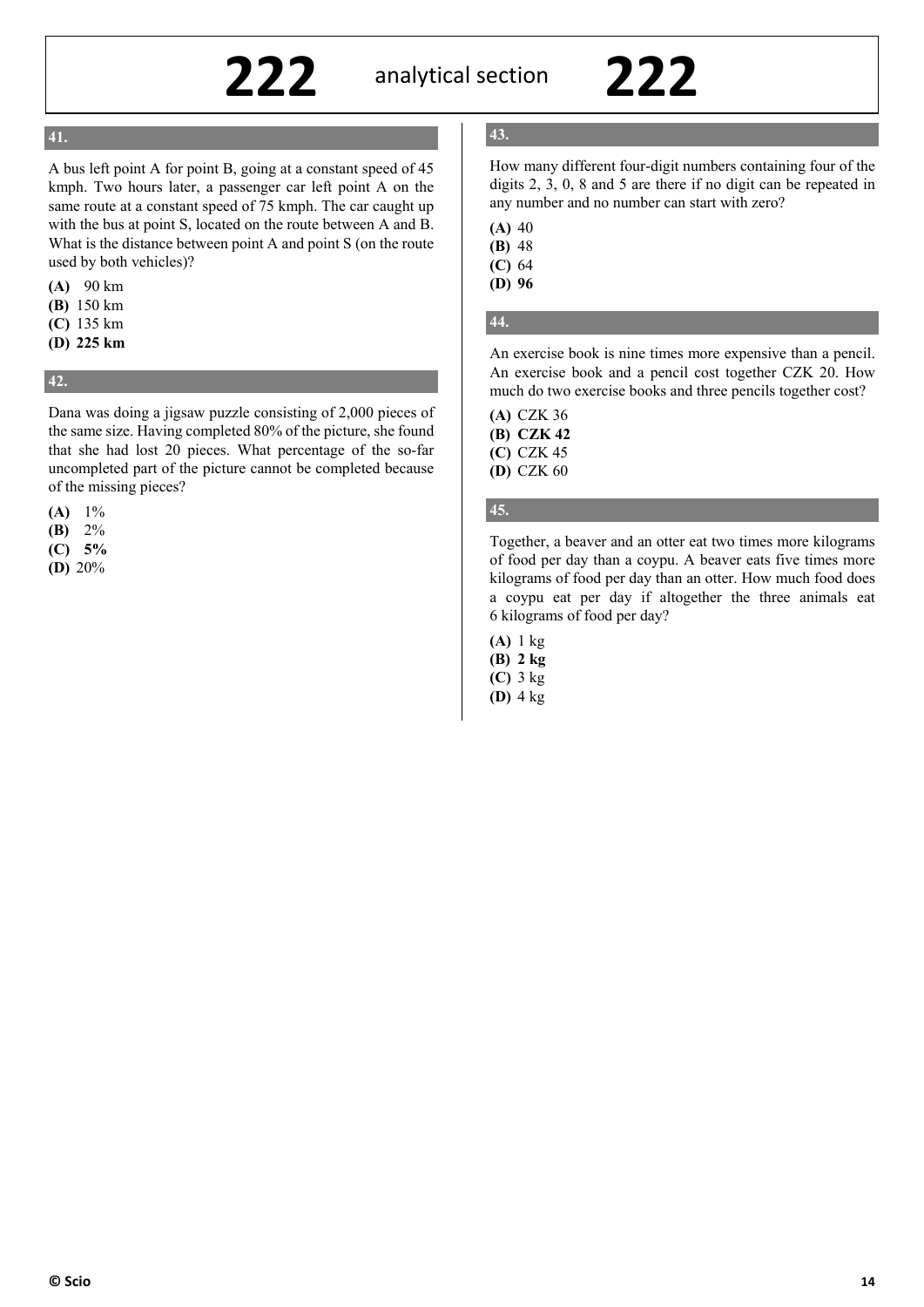Each of the following items is based on a **text** or an **equation**, an **inequality**, a **function notation** or another **mathematical expression**, or a **combination** thereof. The solution of the item consists in mathematising a certain situation or, conversely, transforming the mathematical directions into verbal form. Always **read the item carefully**.

#### **46.**

There were 5 people in the lift whose average weight was *x* kg. They were joined by a sixth person, weighing 60 kg. The average weight of the people in the lift changed to *y* kg. Which of the following relations expresses this situation?

(A) 
$$
\frac{5x}{6} + 60 = y
$$

$$
(B) \ \frac{x+60}{6} = y
$$

**(C)**  $5x + 60 = 6y$ 

**(D)**  $x + 60 = y$ 

### **47.**

The restaurant has the same number of two-seat, three-seat and four-seat tables. Altogether, there are *x* seats at all the three-seat tables. The total number of seats at all tables is *y*. Which of the following relations expresses this situation?

$$
(A) 2+x+4=y
$$

$$
(B) x + (2+4) \cdot x = y
$$

(C) 
$$
\frac{x}{3} \cdot (2+3+4) = y
$$

**(D)**  $3x \cdot (2 + 3 + 4) = y$ 

#### **48.**

Lucas and Mary each secretly chose a positive integer less than 8 (the numbers could be the same or different). Lucas multiplied his number by 3. Mary multiplied her number by 5. The sum of the results of both calculations (products) is 45. What is the sum of the secret numbers chosen by Lucas and Mary?

- **(A)** 13
- **(B) 11**
- **(C)** 9
- **(D)** 8